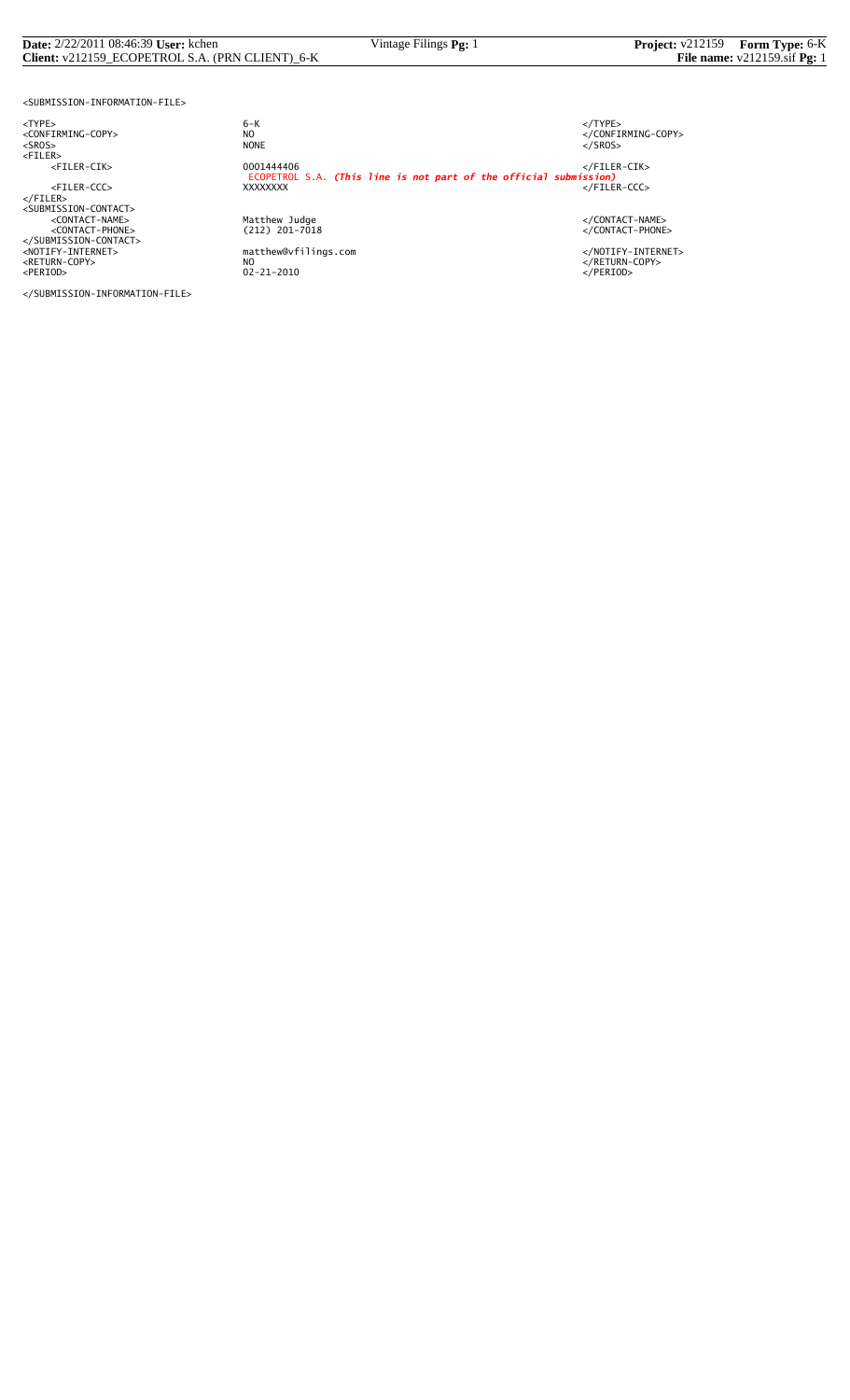#### **SECURITIES AND EXCHANGE COMMISSION Washington, D.C. 20549**

 $\overline{a}$ 

 $\overline{a}$ 

 $\overline{a}$ 

 $\overline{a}$ 

#### **FORM 6-K REPORT OF FOREIGN PRIVATE ISSUER PURSUANT TO RULE 13a-16 OR 15d-16 OF THE SECURITIES EXCHANGE ACT OF 1934**

February 2011

Commission File Number: 333-153452

**ECOPETROL S.A.**

*(Exact name of registrant as specified in its Charter)*  $\overline{a}$ 

> Carrera 7 No. 37 – 69 BOGOTA – COLOMBIA

*(Address of registrant's principal executive offices)*

Indicate by check mark whether the registrant files or will file annual reports under cover Form 20-F or Form 40-F.

Form 20-F  $\boxtimes$  Form 40-F  $\Box$ 

Indicate by check mark if the registrant is submitting the Form 6-K in paper as permitted by Regulation S-T Rule 101(b)(1):

 $Yes$   $\Box$  No  $\boxtimes$ 

Indicate by check mark if the registrant is submitting the Form 6-K in paper as permitted by Regulation S-T Rule 101(b)(7):

 $Yes$   $\Box$  No  $\boxtimes$ 

Indicate by check mark whether by furnishing the information contained in this Form, the registrant is also thereby furnishing the information to the Commission pursuant to Rule 12g3-2(b) under the Securities Exchange Act of 1934.

Yes □ No ⊠

If "Yes" is marked, indicate below the file number assigned to the registrant in connection with Rule  $12g3-2(b)$ : 82- $N/A$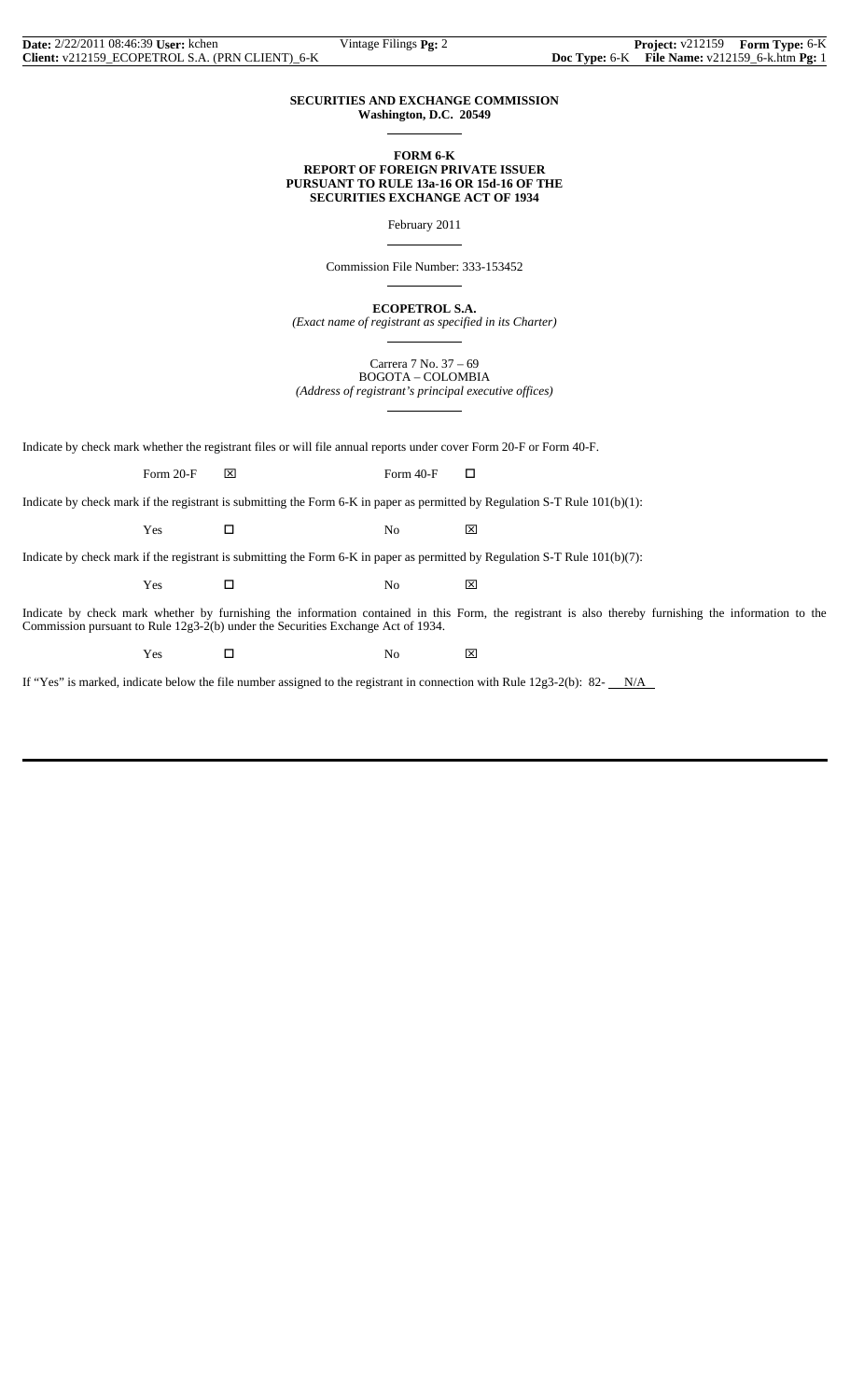| <b>Date:</b> 2/22/2011 08:46:39 User: kchen     | Vintage Filings $Pg: 3$ | <b>Project:</b> v212159 Form Type: 6-K         |  |
|-------------------------------------------------|-------------------------|------------------------------------------------|--|
| Client: v212159 ECOPETROL S.A. (PRN CLIENT) 6-K |                         | Doc Type: 6-K File Name: v212159_6-k.htm Pg: 2 |  |

#### PRESS RELEASE

#### **Annual General Shareholders' Meeting of ECOPETROL S.A.**

The Chief Executive Officer of Ecopetrol S.A. hereby calls on shareholders to attend the Annual General Shareholders' Meeting to be held on Thursday, March 24, 2011, starting at 9 a.m., at the International Center of Business and Exhibitions (Centro Internacional de Negocios y Exposiciones, Corferias), located on Carrera 37 No. 24 – 67, Bogota, Colombia.

The agenda for the meeting will be:

- 1. Safety guidelines
- 2. Quorum Verification<br>3. Opening by the Chair
- 3. Opening by the Chairman of the Board of Directors
- 4. Approval of the Agenda<br>5. Appointment of the Mee
- 5. Appointment of the Meeting's President
- 6. Appointment of the Commission in charge of reviewing elections and polling
- 7. Appointment of the Commission in charge of reviewing and approving the minutes of the meeting 8. Presentation of the report concerning the Board of Directors' activities, the Board's evaluation of the report concerning
- Presentation of the report concerning the Board of Directors' activities, the Board's evaluation of the Chief Executive Officer's performance, as well as the company's compliance with the corporate governance code
- 9. Presentation of 2010 performance reports by the Board of Directors and by the Chief Executive Officer of Ecopetrol S.A.
- 10. Report by the Minority Shareholders Representative
- 11. Review and discussion of Ecopetrol S.A.'s financial statements and consolidated financial statements as of December 31, 2010
- 12. Review of the External Auditor's Report
- 13. Approval of reports presented by the Management and the External Auditor and approval of Financial Statements
- 14. Approval of proposal for dividend distribution
- 15. Election of the External Auditor and assignment of remuneration
- 16. Election of the Board of Directors
- 17. Approval of Amendments of Ecopetrol S.A.´s Bylaws
- 18. Propositions and miscellaneous

From March 2, 2011 onwards, shareholders will exercise the right to inspect the books and documents that the Colombian Commercial Code refers to. This information may be reviewed at the Company's main offices (Calle 37 No. 8-43 Bogota, Colombia), in a time schedule from 7:30 a.m. to 4:00 p.m.

The résumés of candidates for the Board of Directors and for the External Auditor are available to the shareholders on Ecopetrol Web site.

Shareholders that choose not to attend the Shareholders´ Meeting in person may be represented through a proxy, granted in writing, which complies with the requirements established under Colombian Commercial Law. In order to help shareholders comply with proxy requirements, shareholders may download from the Ecopetrol website model forms for representation by proxy.

#### ENERGÍA PARA EL **FUTURO**

Dirección de Relacionamiento con el Inversionista Tel: 2345190 – Fax: 2345648 investors@ecopetrol.com.co www.ecopetrol.com.co

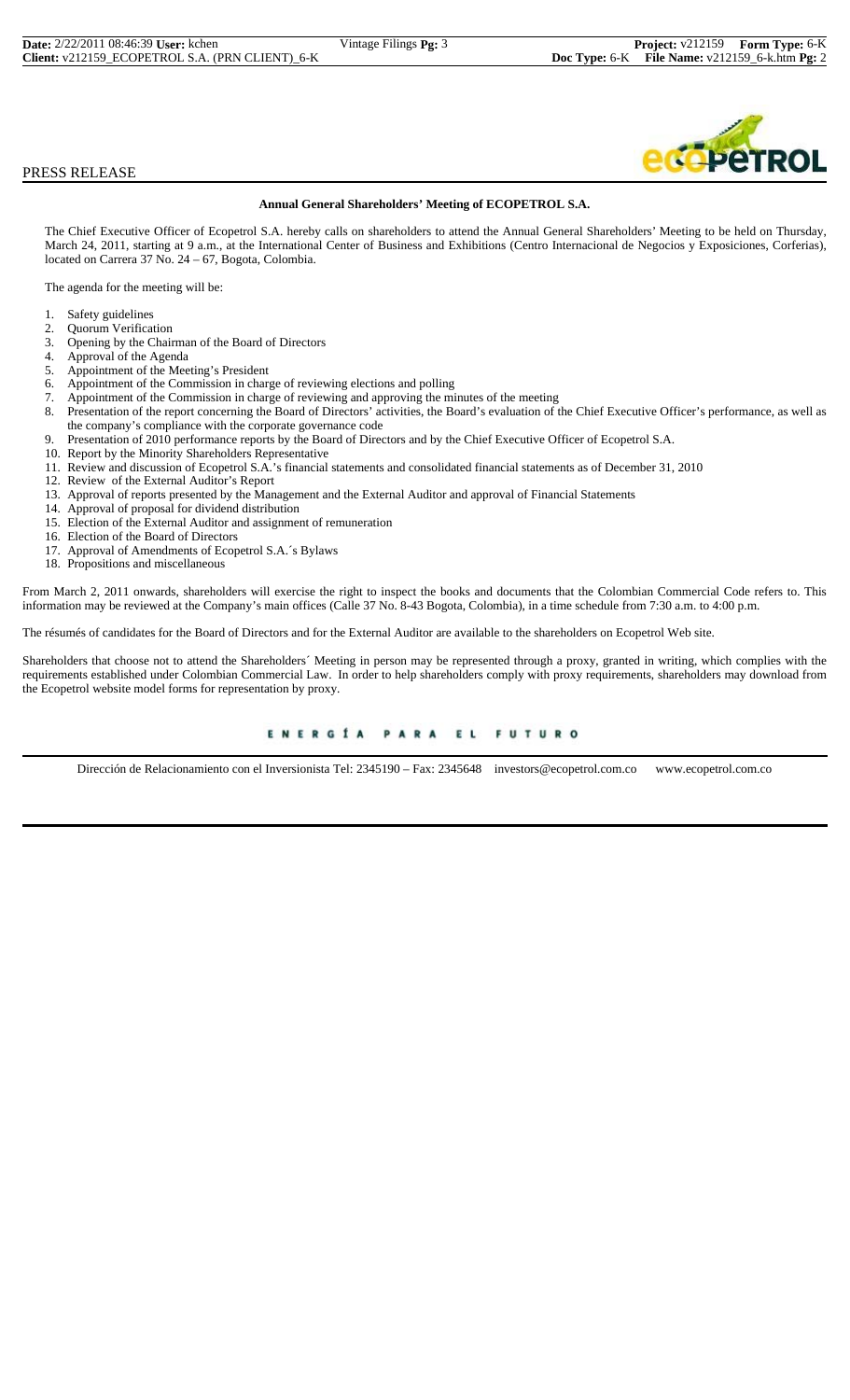## PRESS RELEASE

Except for cases of legal representation, managers and employees of Ecopetrol S.A. shall not represent shares other than their own, while in exercise of their posts, or substitute the powers of attorney conferred to them. Additionally, they are not permitted to vote on the year-end financial statements.

Shareholders representation shall strictly comply with the rules established under Colombian Securities Law and Regulations regarding illegal, unauthorized and unsafe practices of the issuers of securities.

#### **JAVIER G. GUTIERREZ PEMBERTHY Chief Executive Officer**





The meeting will be broadcasted live on local TV (Canal Institucional) and on Ecopetrol website.

#### **RECOMMENDATIONS**

- **Have your identity document at hand, and if you are representing other shares, the respective proxy.**
- **In order to avoid the crowd and possible congestions, the doors of Corferias and the registration spots will be open from 7 a.m. onwards.**
- **Entry of accompanying persons will be allowed only for physically handicapped shareholders, elder adults and under aged.**
- **A kit will be provided to each attending shareholder.**

For further information contact:

Shareholders' Call Office Calle 81 No. 19A-18, Edificio Country, Piso 2 Phone: Bogota: 307 70 75; rest of the country: 01 8000 113434

E-mail: accionistas@ecopetrol.com.co

**Bogota, Colombia – February 22, 2011**

*Ecopetrol is Colombia's largest integrated oil & gas company, where it accounts for 60% of total production. It is one of the top 40 oil companies in the world and the fourth largest oil company in Latin America. The Company is also involved in exploration and production activities in Brazil, Peru and the United States Gulf Coast, and owns the main refineries in Colombia, most of the network of oil and multiple purpose pipelines in the country, petrochemical plants, and it is entering into the biofuels business.*

> ENERGÍA PARA EL **FUTURO**

Dirección de Relacionamiento con el Inversionista Tel: 2345190 – Fax: 2345648 investors@ecopetrol.com.co www.ecopetrol.com.co

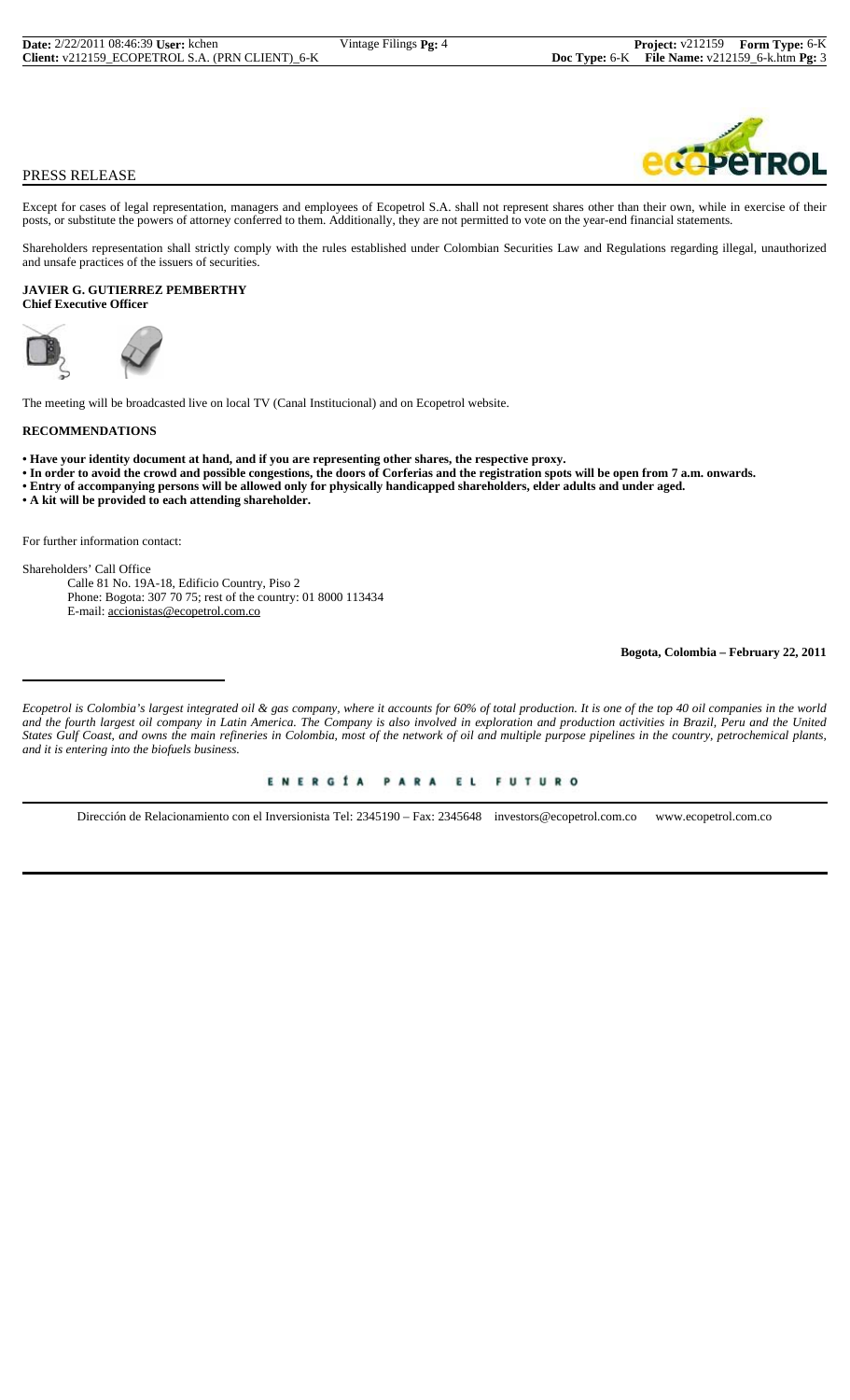# $\mathbf{V}$ ROL

## PRESS RELEASE

*This release contains forward-looking statements relating to the prospects of the business, estimates for operating and financial results, and those related to growth prospects of Ecopetrol. These are merely projections and, as such, are based exclusively on the expectations of management concerning the future of the business and its continued access to capital to fund the Company's business plan. Such forward-looking statements depend, substantially, on changes in market conditions, government regulations, competitive pressures, the performance of the Colombian economy and the industry, among other factors; therefore, they are subject to change without prior notice.*

**Contact us for any additional information:**

**Investor Relations Alejandro Giraldo** Phone: +571-234-5190 Email: investors@ecopetrol.com.co

**Media Relations (Colombia) Mauricio Téllez** Phone: + 571-2345377 Fax: +571-2344480 Email: mtellez@ecopetrol.com.co

Website: www.ecopetrol.com.co

#### ENERGÍA PARA EL **FUTURO**

Dirección de Relacionamiento con el Inversionista Tel: 2345190 – Fax: 2345648 investors@ecopetrol.com.co www.ecopetrol.com.co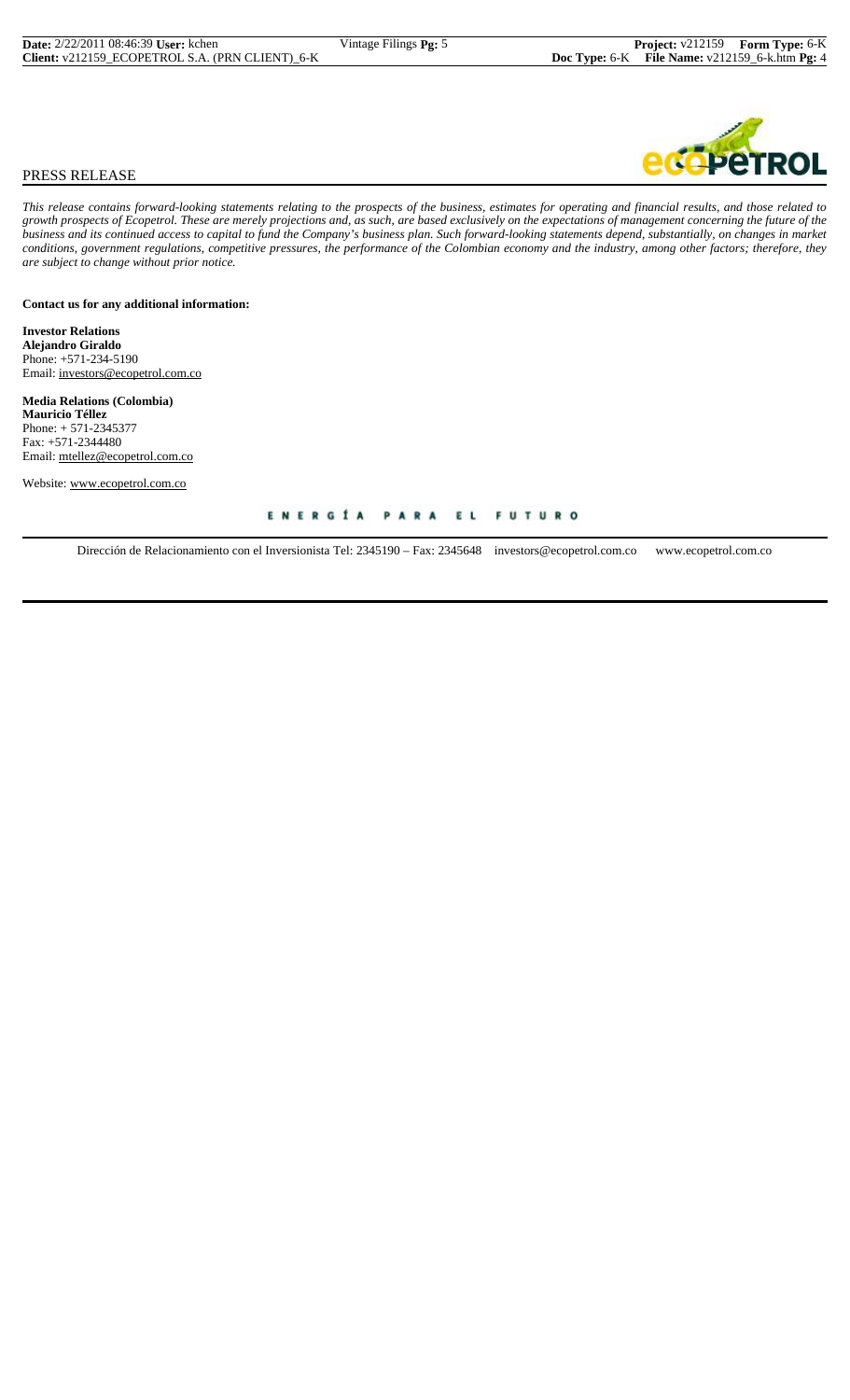| <b>Date:</b> 2/22/2011 08:46:39 User: kchen     | Vintage Filings Pg: 6 | <b>Project:</b> v212159 Form Type: 6-K              |
|-------------------------------------------------|-----------------------|-----------------------------------------------------|
| Client: v212159 ECOPETROL S.A. (PRN CLIENT) 6-K |                       | Doc Type: $6-K$ File Name: $v212159_6$ -k.htm Pg: 5 |

#### SIGNATURE

Pursuant to the requirements of the Securities Exchange Act of 1934, the Registrant has duly caused this report to be signed on its behalf by the undersigned, thereto duly authorized.

Date: February 21, 2011

Ecopetrol S.A.

By: /s/ Adriana M. Echeverri

 Name: Adriana M. Echeverri Title: Chief Financial Officer